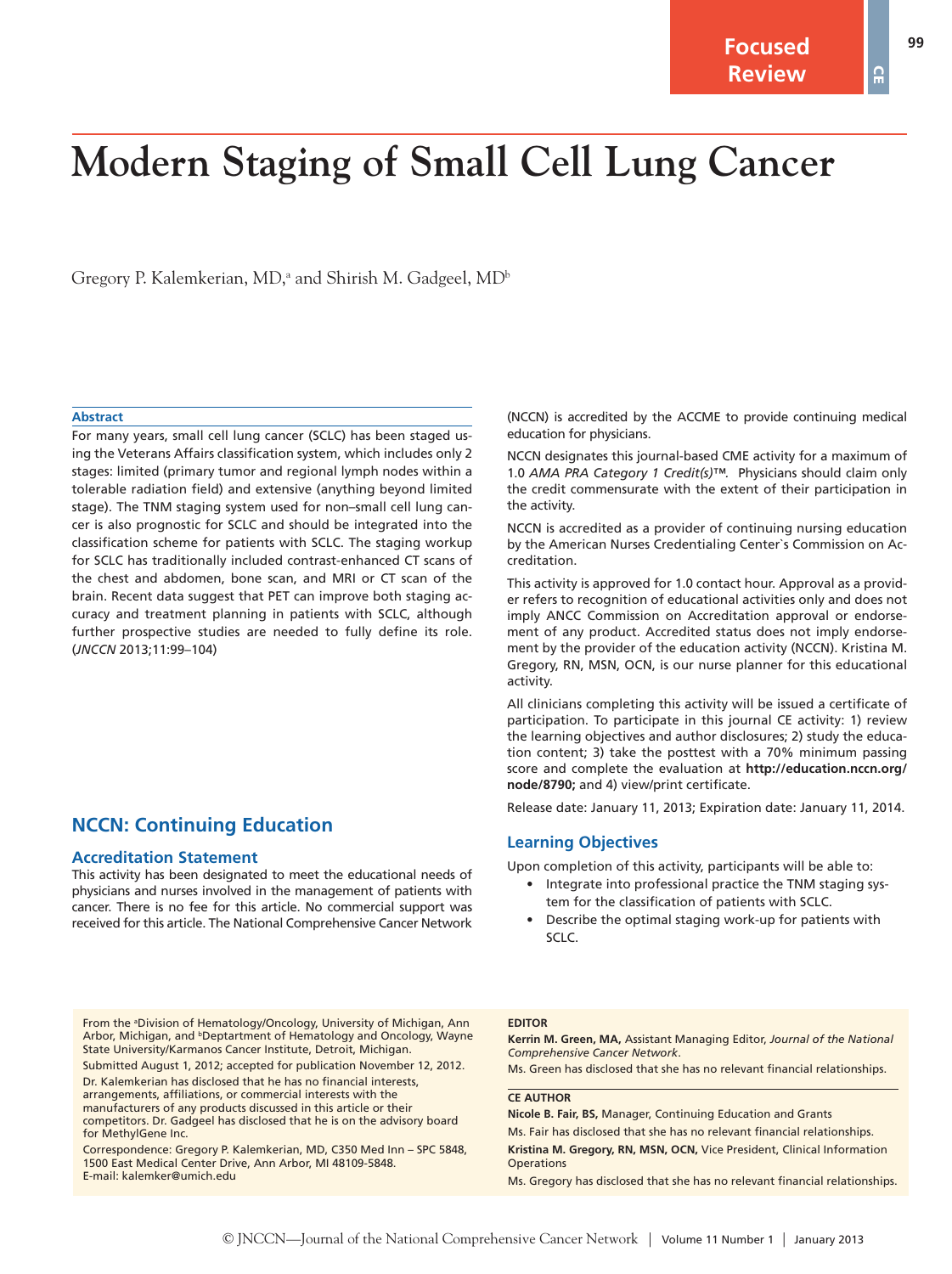#### Kalemkerian and Gadgeel

**S**mall cell lung cancer (SCLC) is characterized by neuroendocrine differentiation, early metastatic spread, and initial responsiveness to cytotoxic therapy. Its overall incidence and proportional incidence as a percentage of all lung cancer cases have been declining over the past 2 decades, with SCLC now accounting for approximately 15% of all lung cancer cases.1 Although limited-stage SCLC is potentially curable, most patients present with more advanced disease, and the overall survival of patients with SCLC remains poor. Accurate staging is a critical aspect of patient management because it not only provides important prognostic information but also determines appropriate treatment strategies.

## **Staging Systems**

The Veterans Administration Lung Study Group (VALSG) 2-stage classification scheme has been routinely used for the clinical staging of SCLC for at least 40 years.<sup>2</sup> The original VALSG system defined limited-stage as: 1) disease confined to 1 hemithorax, although local extension may be present; 2) no extrathoracic metastases, except for ipsilateral supraclavicular lymph nodes if they can be included in the same radiation port as the primary tumor; and 3) primary tumor and regional nodes that can be adequately encompassed in a radiation port. Extensive-stage was defined as disease that cannot be classified as limited, including malignant pleural or pericardial effusions, contralateral hilar or supraclavicular lymph nodes, and hematogenous metastases. In 1989, the International Association for the Study of Lung Cancer (IASLC) proposed a modification to the VALSG system in which limited-stage SCLC was expanded to include contralateral mediastinal or supraclavicular lymph node metastases and ipsilateral pleural effusions independent of cytology.<sup>3</sup> Extensive-stage SCLC remained any disease at sites beyond the definition of limited disease. A singleinstitution retrospective review of 109 patients with SCLC suggested that the IASLC staging system had better prognostic discrimination than the VALSG scheme.4 In practice, most clinicians and clinical trials blend the VALSG and IASLC criteria by classifying contralateral mediastinal and ipsilateral supraclavicular lymph node involvement as limited-stage. The classification of contralateral supraclavicular or hilar lymph node involvement remains controversial, with treatment usually determined individually based on the ability to include these regions in a tolerable radiotherapy port.

The use of a simplified 2-stage system is based on both the biologic characteristics of SCLC and the available therapeutic options. Most patients present with extensive-stage disease for which systemic chemotherapy is the standard treatment. All patients with limited-stage disease, regardless of the visible extent of tumor, also receive systemic chemotherapy because of the high probability of micrometastatic disease and the high initial responsiveness to cytotoxic therapy. Because all patients with SCLC will receive platinum-based chemotherapy regardless of stage, the primary stage-dependent clinical management decision is whether a local therapeutic modality (ie, radiotherapy or surgery) should be added to systemic therapy. A local modality is included in initial therapy only in patients without distant metastases (ie, patients with limited stage disease). Surgery is rarely used for treating SCLC because nearly all patients with limited-stage SCLC have bulky mediastinal lymph node involvement that is not amenable to definitive surgical resection. Therefore, the 2-stage system has worked well to define initial treatment for most patients with SCLC: chemotherapy for extensive-stage and chemoradiotherapy for limited-stage.

Recently, the IASLC proposed that the newly revised TNM staging classification for lung can $cer<sup>5</sup>$  (staging table available online, in the NCCN Guidelines for SCLC, at NCCN.org [ST-1]) should replace the VALSG system for SCLC. This recommendation is based on a prognostic analysis of 8088 patients diagnosed with SCLC between 1990 and 2000 who were included in the IASLC database and had adequate data to determine clinical (c) or pathologic (p) TNM stage. $6,7$  In clinically staged patients without hematogenous metastases, both the cT and cN descriptors were discriminatory for overall survival (both *P<.0001*).<sup>6</sup> However, no significant survival difference was seen between the cN0 and cN1 subsets.6 The overall clinical stage I–IV groupings were also predictive of overall survival, and this finding was validated in a cohort of 4884 patients with SCLC from the SEER registry.<sup>6</sup> However, cT stage seemed to be a more important prognostic predictor than cN stage, because the survival curves overlapped for patients with stages IA and IIA disease and those with IB and IIB disease.6 The survival rates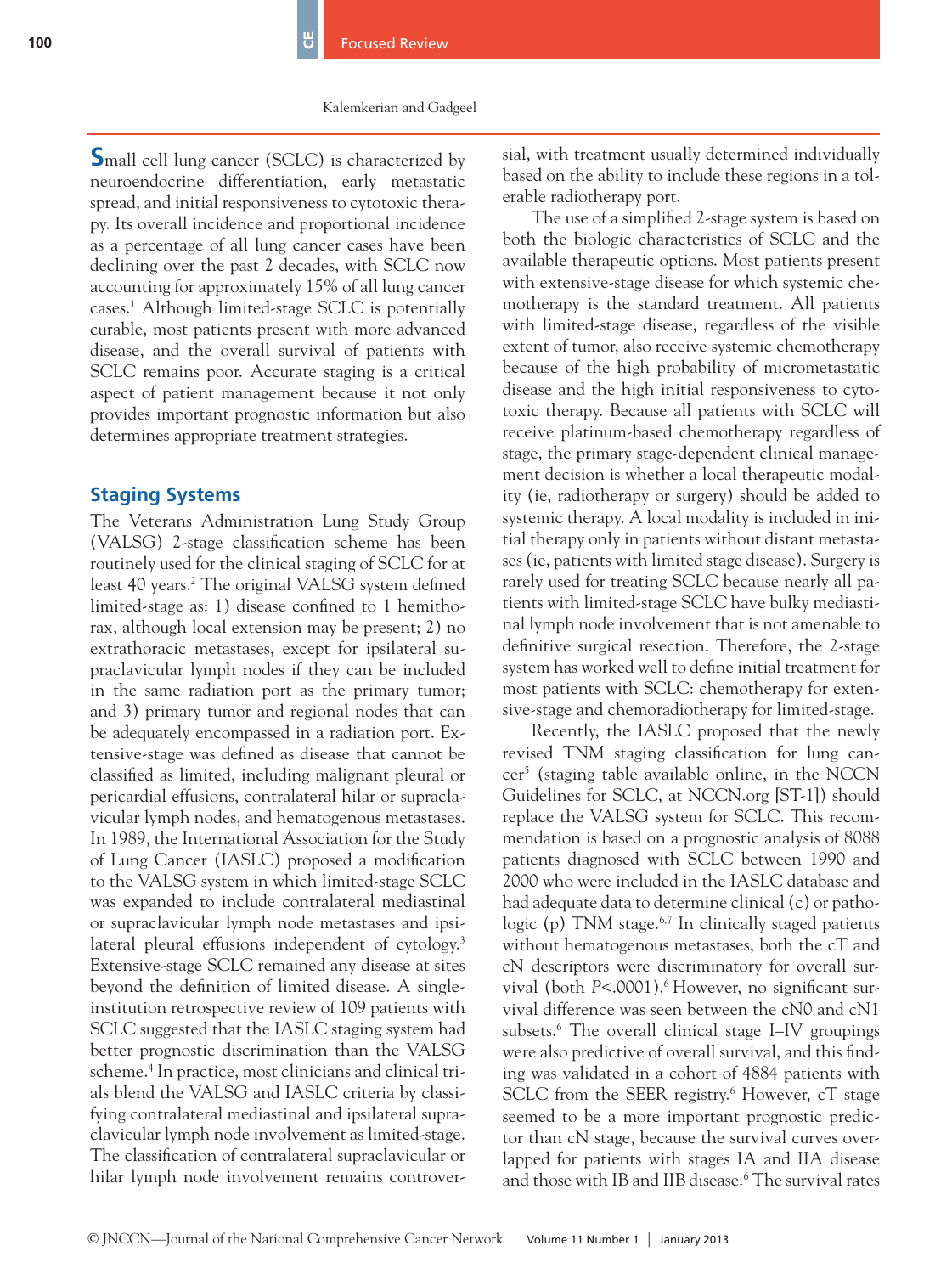### Staging of SCLC

 $\Omega$ 

of patients with pleural effusions but otherwise limited-stage disease were intermediate between those of patients with limited-stage disease without effusion and patients with extensive-stage disease, regardless of pleural fluid cytology. Data were insufficient to determine the prognostic impact of contralateral supraclavicular lymph node involvement compared with ipsilateral supraclavicular or contralateral mediastinal lymph node involvement.

A separate analysis of 349 patients in the IASLC database with SCLC pathologically staged by complete (R0) resection also showed the prognostic impact of the pT and pN classifiers.<sup>7</sup> Using the newer TNM system, the pathologic stage I–IV groupings also correlated with overall survival, although only the differences between stages IIB versus IIIA and IIIA versus IIIB achieved statistical significance.7 An independent analysis of 10,660 patients with SCLC from the California Cancer Registry also confirmed the prognostic value of the T and N classifiers and the overall stage I–IV groupings. $8$ 

These retrospective studies support the applicability of the new TNM staging scheme to SCLC. However, the degree of prognostic discrimination with the TNM system seems less impressive for SCLC than for non–small cell lung cancer.<sup>5</sup> In addition, because most clinical trials in SCLC have used the VALSG staging system, the application of TNM staging is unlikely to significantly alter clinical decision-making. Nevertheless, TNM staging does have utility in selecting patients for surgical resection (ie, those with T1–2,N0 disease). TNM staging may also allow for improved consistency in radiation treatment planning, given the recent trend toward involved-field rather than elective nodal radiation for the treatment of limited-stage SCLC. As a rule, TNM staging should be implemented in clinical trial stratification and tumor registry accession to allow future refinement of appropriate therapeutic options.

## **Staging Workup**

The standard initial evaluation of patients with newly diagnosed SCLC consists of a complete medical history and physical examination, pathologic review of biopsy specimens, and laboratory studies. Because limited-stage SCLC is a potentially curable disease, the most important part of staging is screening for distant hematogenous metastases. Although SCLC can metastasize almost anywhere in the body, the most common sites are the lungs, pleura, bones, adrenal glands, liver, and brain. Standard procedures to identify metastatic disease include contrast-enhanced CT scans of the chest and abdomen, bone scan, and MRI or CT scan of the brain. Brain imaging should be obtained in all patients with SCLC, because MRI scans will detect metastatic disease in 10% to 15% of neurologically asymptomatic patients at initial diagnosis, including 12% of patients with otherwise limited-stage SCLC.9,10 Bone marrow aspiration and biopsy can detect metastatic SCLC cells in 15% to 30% of patients at diagnosis.11–13 However, fewer than 5% of patients will have bone marrow involvement as the only site of metastatic disease.<sup>11-13</sup> Therefore, routine bone marrow examination is not indicated in patients with SCLC with normal blood counts. Recently, PET has been incorporated into the SCLC staging workup in conjunction with diagnostic CT scans of the chest and abdomen and brain imaging with MRI or CT.14

## **PET in SCLC**

The utility of PET in the initial staging of patients with SCLC was evaluated in 14 studies comparing pretreatment 18F-fluorodeoxyglucose (FDG)-PET with conventional staging procedures<sup>15-28</sup> (Table 1). Each of these studies has been small (range, 7–120 patients), comprising a total of 478 patients, and only 5 studies were prospectively designed (n=209).18,20,21,23,24 Study designs varied regarding the specific conventional staging procedures, the use of PET alone or PET/CT, and the methods used to define PET positivity. In addition, some studies required biopsy of all FDG-avid lesions that would alter stage, whereas others used clinical or further imaging follow-up to confirm PET findings. Unfortunately, several studies did not validate PET findings using any other method.

Because of the high metabolic activity of SCLC, the sensitivity of PET for the detection of primary tumors is 100%.<sup>15-17,20,21,23,28</sup> Overall, cumulative staging concordance between PET and conventional imaging was 84%,<sup>15-28</sup> with better concordance in the prospective (89%; range, 83%–100%) than the retrospective (81%; range, 50%–100%) studies. Of the 274 patients with limited-stage SCLC according to conventional imaging, 18% were upstaged to extensive stage based on PET results, with similar findings in the prospective (17%; range, 0%–33%) and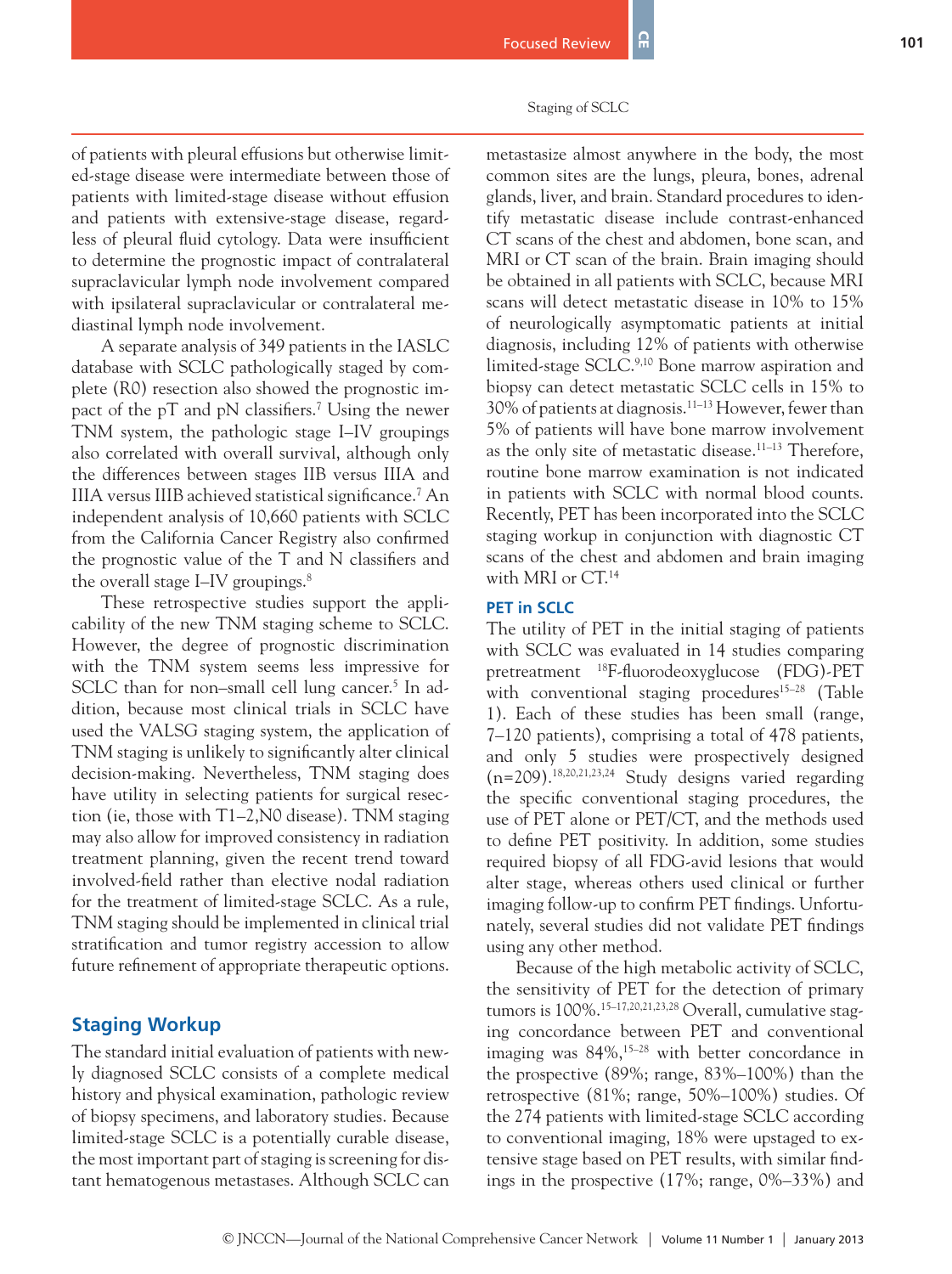٣,

| Table 1 PET for Initial Staging of Small Cell Lung Cancer |                |                      |                |                                          |                          |                                            |  |  |
|-----------------------------------------------------------|----------------|----------------------|----------------|------------------------------------------|--------------------------|--------------------------------------------|--|--|
|                                                           |                |                      |                | <b>LS</b>                                |                          | <b>ES</b>                                  |  |  |
| Trial                                                     | N              | Stage<br>Concordance | n              | <b>Upstaged</b><br>$(LS \rightarrow ES)$ | n                        | <b>Downstaged</b><br>$(ES \rightarrow LS)$ |  |  |
| Prospective                                               |                |                      |                |                                          |                          |                                            |  |  |
| Chin et al. <sup>18</sup>                                 | 18             | 83%                  | 9              | 22%                                      | 9                        | 11%                                        |  |  |
| Bradley et al. <sup>20</sup>                              | 24             | 88%                  | 24             | 8%                                       | $\overline{\phantom{0}}$ | $\overline{\phantom{0}}$                   |  |  |
| Brink et al. <sup>21</sup>                                | 120            | 88%                  | 51             | 20%                                      | 69                       | 4%                                         |  |  |
| Kut et al. $23$                                           | 18             | 100%                 | 6              | $\mathbf 0$                              | 12                       | 0                                          |  |  |
| Fischer et al. <sup>24</sup>                              | 29             | 83%                  | 9              | 33%                                      | 20                       | 5%                                         |  |  |
| <b>Subtotal</b>                                           | 209            | 89%                  | 99             | 17%                                      | 110                      | 5%                                         |  |  |
| Retrospective                                             |                |                      |                |                                          |                          |                                            |  |  |
| Hauber et al. <sup>15</sup>                               | $\overline{7}$ | 100%                 | 6              | $\mathbf 0$                              | $\mathbf{1}$             | 0                                          |  |  |
| Schumacher et al. <sup>16</sup>                           | 26             | 73%                  | 13             | 54%                                      | 13                       | 0                                          |  |  |
| Shen et al. <sup>17</sup>                                 | 25             | 92%                  | 10             | 10%                                      | 15                       | 7%                                         |  |  |
| Kamel et al. <sup>19</sup>                                | 24             | 83%                  | 17             | 18%                                      | $\overline{7}$           | 14%                                        |  |  |
| Blum et al. <sup>22</sup>                                 | 15             | 67%                  | 15             | 33%                                      |                          |                                            |  |  |
| Niho et al. $25$                                          | 63             | 92%                  | 63             | 8%                                       | -                        | -                                          |  |  |
| Vinjamuri et al. <sup>26</sup>                            | 51             | 82%                  | 18             | 6%                                       | 33                       | 18%                                        |  |  |
| Azad et al. <sup>27</sup>                                 | 46             | 74%                  | 26             | 15%                                      | 20                       | 40%                                        |  |  |
| Arslan et al. <sup>28</sup>                               | 12             | 50%                  | $\overline{7}$ | 71%                                      | 5                        | 20%                                        |  |  |
| Subtotal                                                  | 269            | 81%                  | 175            | 18%                                      | 94                       | 18%                                        |  |  |
| <b>Total</b>                                              | 478            | 84%                  | 274            | 18%                                      | 204                      | 11%                                        |  |  |

#### Kalemkerian and Gadgeel

Abbreviations: ES, extensive stage; LS, limited stage.

retrospective (18%; range, 0%–71%) studies.<sup>15-28</sup> Of the 204 patients with extensive-stage SCLC on conventional imaging, 11% were downstaged to limited stage based on PET results, with a much lower percentage of downstaged patients noted in the prospective (5%; range,  $0\%-11\%$ ) than retrospective (18%; range, 0%–40%) studies.15–19,21,23,24,26–28 PET was superior to standard imaging in both sensitivity and specificity at most metastatic sites of disease.<sup>15–17,20,21</sup> However, PET was inferior to MRI or CT for the detection of brain metastases.<sup>21,26</sup>

Seven studies have evaluated changes in initial management based on PET in patients with SCLC (Table 2).19,20,22,23,27,29,30 Overall, PET findings led to a change in initial management in 28% (range, 0%–47%) of 211 patients. Of the 59 patients with a change in management, 32% underwent an alteration in the general treatment plan as a result of stage shift, whereas 68% had changes in the extent of the radiation field for the treatment of limited-stage SCLC. In one of these studies, only 3% of patients who underwent PET- guided radiation planning had isolated nodal failure, compared with 11% of historical controls who underwent CT-guided radiation planning, suggesting that the incorporation of PET into radiation planning improved regional disease control.30

Only 4 studies, all retrospective, have assessed the use of PET in restaging of SCLC after initial therapy.16,19,22,28 Major differences in the analytic methods of these studies makes it difficult to generalize findings, but overall 20% to 57% of patients were found to have more disease and 14% to 38% less disease based on PET results compared with traditional CT restaging alone.<sup>16,19,22,28</sup>

Overall, the use of PET, in addition to CT scans of the chest and abdomen and MRI or CT of the brain, seems to improve the accuracy of initial staging and radiotherapy planning in patients with SCLC. If PET is obtained for initial staging, pathologic confirmation is required for findings that result in staging changes that would affect clinical management. However, further well-designed prospective trials with pathologic confirmation of imaging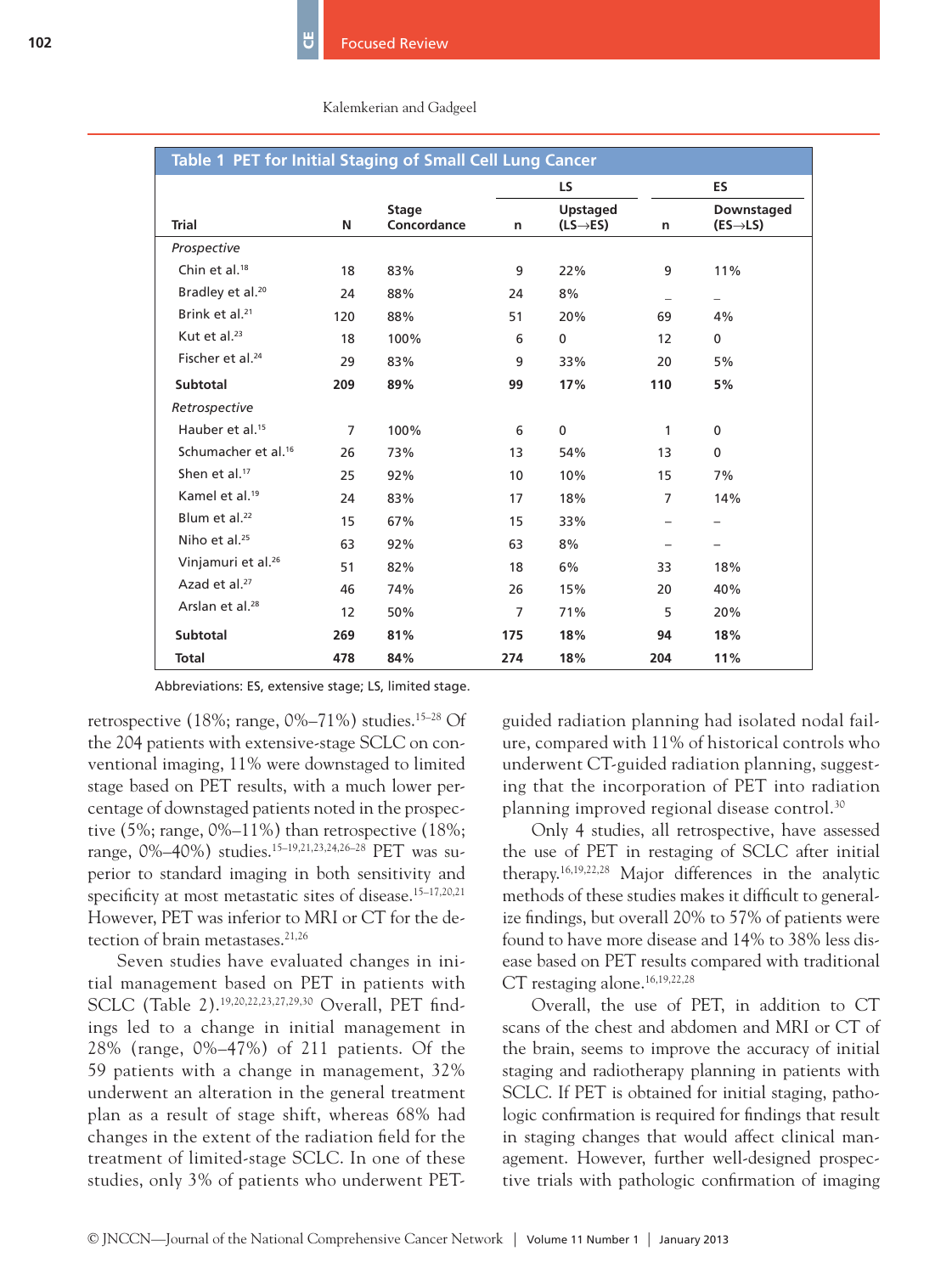| Table 2 Change in Initial Management Based on PET Findings |     |                                |                                        |                                         |  |  |  |
|------------------------------------------------------------|-----|--------------------------------|----------------------------------------|-----------------------------------------|--|--|--|
| <b>Trial</b>                                               | N   | Change in<br><b>Management</b> | <b>Change in RT Field</b><br>$(n=190)$ | <b>Change in Treatment</b><br>$(n=130)$ |  |  |  |
| Prospective                                                |     |                                |                                        |                                         |  |  |  |
|                                                            |     |                                |                                        |                                         |  |  |  |
| Bradley et al. <sup>20</sup>                               | 24  | 33%                            | 29%                                    | 4%                                      |  |  |  |
| Kut et al. $23$                                            | 21  | $\mathbf{0}$                   | NR.                                    | 0                                       |  |  |  |
| von Loon et al. <sup>30</sup>                              | 60  | 30%                            | 30%                                    | <b>NR</b>                               |  |  |  |
| Retrospective                                              |     |                                |                                        |                                         |  |  |  |
| Kamel et al. $19$                                          | 24  | 37%                            | 21%                                    | 17%                                     |  |  |  |
| Blum et al. $22$                                           | 15  | 47%                            | 13%                                    | 33%                                     |  |  |  |
| Azad et al. <sup>27</sup>                                  | 46  | 26%                            | 7%                                     | 20%                                     |  |  |  |
| von Loon et al. <sup>29</sup>                              | 21  | 24%                            | 24%                                    | <b>NR</b>                               |  |  |  |
| <b>Total</b>                                               | 211 | 28%                            | 21%                                    | 15%                                     |  |  |  |

Staging of SCLC

 $\Omega$ 

Abbreviations: NR, not reported; RT, radiotherapy.

findings are still needed to fully determine if the addition of PET to conventional staging procedures has a favorable impact on overall clinical outcome in patients with SCLC.

# **Conclusions**

Although SCLC remains an overwhelmingly devastating disease, advances in staging technology have allowed practitioners to better focus aggressive treatments on patients who will most benefit. The emergence of PET may allow further discrimination between potentially curable patients with limitedstage SCLC and those with extensive-stage SCLC for whom palliative treatment remains the only option. Although the 2-stage VALSG staging criteria have provided adequate classification for many years, the time has come to integrate the TNM system into the evaluation of patients with SCLC. As therapy improves over time, the finer parsing of disease extent provided by TNM staging will hopefully allow practitioners to better define more specific and appropriate individualized treatments for patients with SCLC.

## **References**

- **1.** Navada S, Lai P, Schwartz AG, Kalemkerian GP. Temporal trends in small cell lung cancer: analysis of the national Surveillance, Epidemiology, and End-Results database [abstract]. J Clin Oncol 2006;24(18S-Part I):Abstract 384s.
- **2.** Zelen M. Keynote address on biostatistics and data retrieval. Cancer Chemother Rep (Part 3) 1973;4:31–42.
- **3.** Stahel RA, Ginsberg R, Havemann K, et al. Staging and prognostic

factors in small cell lung cancer: a consensus report. Lung Cancer 1989;5:119–126.

- **4.** Micke P, Faldum A, Metz T, et al. Staging small cell lung cancer: Veterans Administration Lung Study Group versus International Association for the Study of Lung Cancer—what limits limited disease? Lung Cancer 2002;37:271–276.
- **5.** American Joint Committee on Cancer. AJCC Cancer Staging Handbook, 7th Edition. Springer, NY: New York; 2010:299–323.
- **6.** Shepherd FA, Crowley J, Van Houtte P, et al. The IASLC Lung Cancer Staging Project: proposals regarding the clinical staging of small cell lung cancer in the forthcoming (seventh) edition of the tumor, node, metastasis classification for lung cancer. J Thorac Oncol 2007;2:1067–1077.
- **7.** Vallieres E, Shepherd FA, Crowley J, et al. The IASLC Lung Cancer Staging Project: proposals regarding the relevance of TNM in the pathologic staging of small cell lung cancer in the forthcoming (seventh) edition of the TNM classification for lung cancer. J Thorac Oncol 2009;4:1049–1059.
- **8.** Ou SH, Zell JA. The applicability of the proposed IASLC staging revisions to small cell lung cancer with comparison to the current UICC 6th TNM edition. J Thorac Oncol 2009;4:300–310.
- **9.** Hochstenbag MMH, Twijinstra A, Wilmink JT, et al. Asymptomatic brain metastases in small cell lung cancer: MR-imaging is useful at initial diagnosis. J Neurooncol 2000;48:243–248.
- **10.** Seute T, Leffers P, Wilmink, JT, et al. Response of asymptomatic brain metastases from small-cell lung cancer to systemic first-line chemotherapy. J Clin Oncol 2006;24:2079–2083.
- **11.** Campling B, Quirt I, DeBoer G, et al. Is bone marrow examination in small-cell lung cancer really necessary? Ann Int Med 1986;105:508–512.
- **12.** Tritz DB, Doll DC, Ringenberg QS, et al. Bone marrow involvement in small cell lung cancer: clinical significance and correlation with routine laboratory variables. Cancer 1989;63:763–766.
- **13.** Levitan N, Byrne RE, Bromer RH, et al. The value of the bone scan and bone marrow biopsy in staging small cell lung cancer. Cancer 1985;56:652–654.
- **14.** Kalemkerian GP, Akerley W, Bogner P, et al. NCCN Clinical Practice Guidelines in Oncology: Small Cell Lung Cancer. Version 2, 2012. Available at: NCCN.org. Accessed November 20, 2012.
- **15.** Hauber HP, Bohuslavizki KH, Lund CH, et al. Positron emission